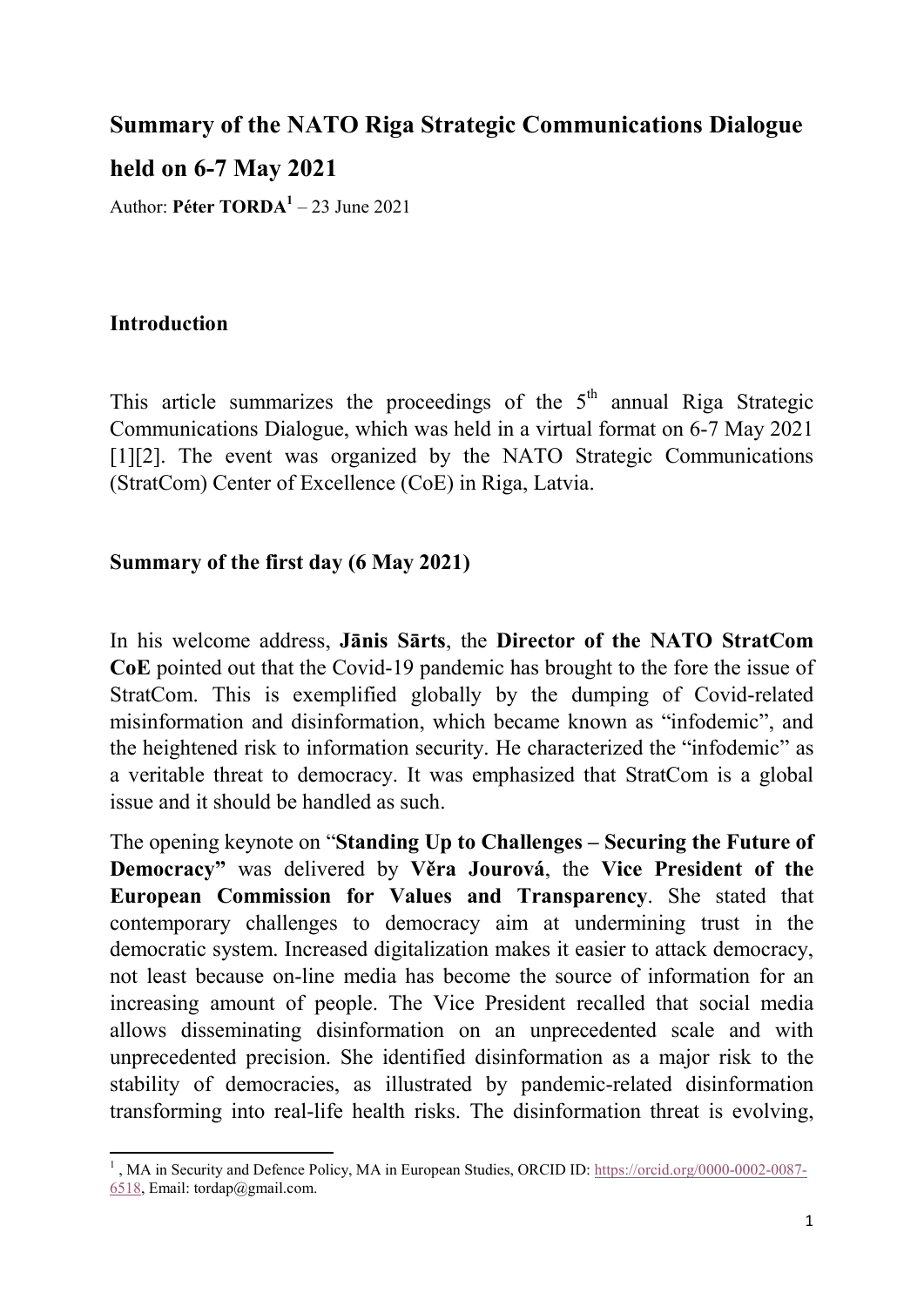driven in part by foreign actors (Russia was the only one named among them) and by new actors entering the scene. The European Union (EU) has stepped up its work against disinformation in the past years. The Vice President felt that stricter regulation of the on-line space was needed, and she described the proposals made by the European Commission to that effect (e.g. Digital Services Act, European Democracy Action Plans, legislation on sponsored political advertising). The Vice President highlighted the importance of international cooperation in countering electoral threats, including to help prevent foreign online interference in elections. She remarked that EU-NATO cooperation is underway on tackling the infodemic as well as foreign information manipulation and interreference. The US has also been mentioned as a key partner. She identified three main avenues of work going forward (1) monitoring and screening of social and traditional media for the spread of disinformation, (2) proper analysis of the information space, (3) action and response through targeted, proactive counter-narratives. In the ensuing interaction with the audience, the Vice President opined that to make societies more resilient, we have to invest in digital education, encourage people to challenge what they read on the Internet, and authorities proactively have to take back the communication space from the disinformers.

A conversation between Jānis Sārts and Jan Havranek Deputy Minister of Defence of the Czech Republic focused on recent discoveries about suspected Russian actions in the Czech Republic in 2014. This was also presented as a case study of how conflict in the information environment could look like. After the news broke, Russia has speedily responded in the information space: Russian-sponsored websites in the Czech Republic immediately started to spread pro-Kremlin narratives, including to deny the events, to question the authenticity of the Czech government's account, and generally to discredit the whole story. The lesson for the Czech government was that they needed a more coordinated and more robust StratCom capacity at cross-ministerial level. The Deputy Minister pointed out an important question regarding how many conspiracy theories one should try and debunk. The Czech approach to the case in question focused on addressing the (on-line) sources from where disinformation originated so as to stem the spread of disinformation upstream. As regards international support, especially within NATO and the EU, the Deputy Minister perceived clear solidarity among allies and partners. Nevertheless, he considered that multilateral StratCom mechanisms and tools (NATO, EU, G7 etc) would benefit from review in light of how they performed in countering disinformation in this case. Responding to a question on deterrence, the Deputy Minister referred to the issue of strengthening public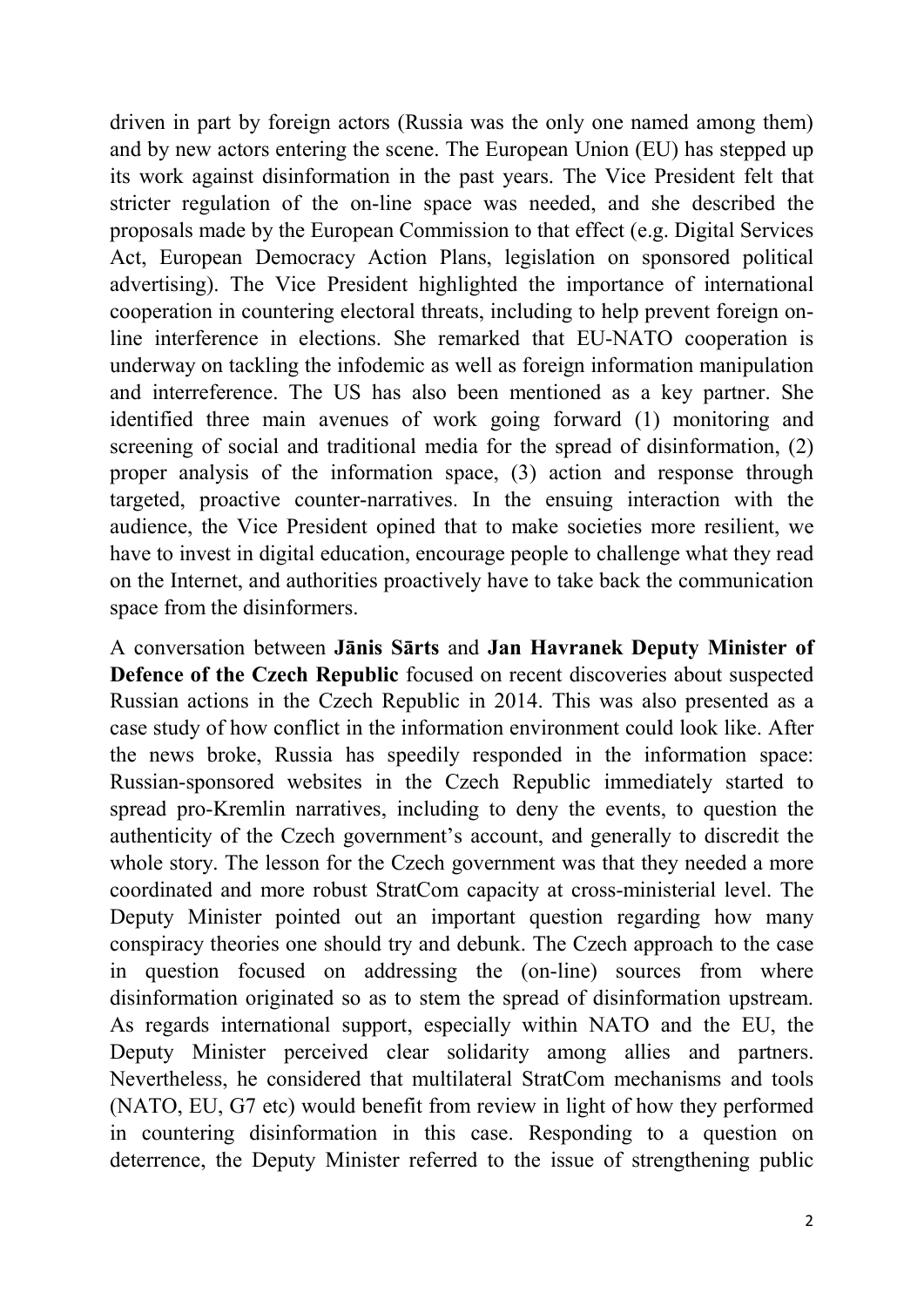trust in legitimate state institutions, in which StratCom plays a crucial and continuous role.

A panel discussion entitled "Global Pandemic Turned Infodemic? Tackling the Threat to National Security" took place with the participation of academics and practitioners as well as an official of the World Health Organization (WHO). It was suggested that the pandemic has directed more attention to (strategic) communication than ever before, and this will probably entail a rethinking of the role of StratCom post-crisis. The Russian-mounted "vaccine war" disinformation campaign, which aimed to discredit Westernproduced vaccines and promote the Russian-produced one, was discussed in relation to its effects among Russian-speaking populations in Estonia, who are more exposed to Russian narratives. As a lesson, the importance of targeted communications was underlined, which means adapting the narrative to different segments of the population so as to get the core message across. One panelist elaborated on the "anti-vaccine industry", which predates the Covid-19 pandemic, and is specialized in spreading disinformation about vaccines and in sowing distrust in the health system on a large scale. These anti-vaccine organizations concentrate on social media to recruit followers, and they do so with absolute impunity. These organizations are economically motivated, e.g. selling merchandise on-line and collecting participation fees for "anti-vaxxer" events. A panelist addressed the phenomenon of motivated denial of science (a more accurate description of "science skepticism"), which manifests itself in different forms, from tribal superstition to political extremism. There is a correlation between espousing extreme ideologies and science denial, and when it comes to "anti-vaxxer" conspiracy theories, this behavior is more typical on the extreme right than on the extreme left. It was argued that preventive "psychological inoculation" against disinformation is more effective than debunking and fact-checking after disinformation has mentally taken hold. For instance, the controlled introduction to people of on-line manipulation strategies, or "pre-bunking", could be a way to achieve "psychological inoculation". There have been experiments of "pre-bunking" through games and animated videos to make it more attractive to audiences. The Director of the WHO Regional Office for Europe considered that misinformation and distrust are among the greatest security threats of all time. The Covid-related infodemic has been deepening and lengthening the health crisis, triggering a massive impact in the real world ("biological warfare waged through information warfare"). The Director recalled that abusing the information space is not new: the term "fake news" has been in use since the 1920's, and the term "infodemic" was coined in 2003. However, in the digital age, disinformation spirals across the world faster than a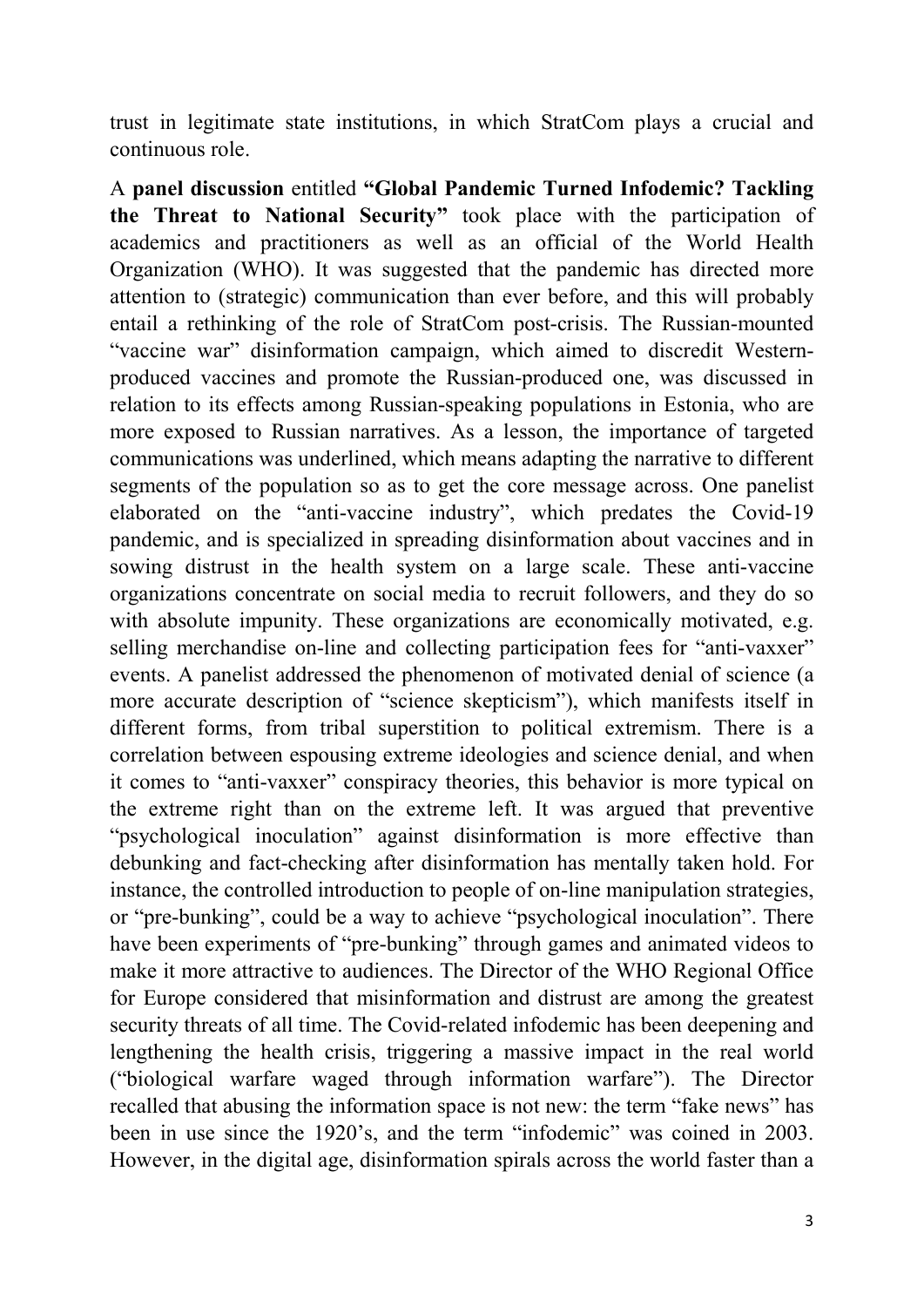virus can. This means that effective communication has become a crucial public health intervention.

In his keynote, Mircea Geoana, NATO Deputy Secretary General, confirmed that NATO is actively addressing the threat of disinformation. The pandemic has amplified this threat, with more and more sophisticated occurrences of disinformation campaigns, cyberattacks and online espionage. NATO will continue to invest in StratCom capabilities to meet the challenges of a highly contested communications space, both at the level of the Alliance and of allied nations. The Deputy Secretary General underscored the importance of proactive communication on all wavelengths, including media engagement, digital communications, face-to-face events and social media, so as to make sure that everybody hears NATO's story first. The proposed NATO 2030 vision, inter alia, sets clearer and more measurable national resilience targets, including in the field of communications. The Deputy Secretary General posited that on the way forward it will be key to invest in StratCom, to conduct proactive communications, to build societal resilience and to cooperate with like-minded partners (EU, G7, United Nations and others).

A panel discussion on The Future of Democracy – New Understanding of Free Speech and Responsibility? brought together a Swedish government minister and academics. The discussion revolved around the controversy of managing the digital revolution and exhausting its tremendous potential to broaden democratic participation, while tackling the challenge of disinformation on-line. This means striking a subtle balance between defending free speech and defending against the risks of disinformation in the on-line realm, including the risk of provoking real-life violence (the attack on the US Capitol on 6 January 2021 was cited as a headline example for the latter). The speed and spread of disinformation, as well as access to it, has been steeply on the rise in the recent period. There was a shared understanding across the panel on the need for better regulation of global social media platforms as well as on the need to better regulate manipulating and intimidating behaviors in the on-line space. Selfregulation of social media platforms was seen to come late and show significant incoherencies across the sector. However, it was also pointed out that the majority of states who have so far adopted measures against disinformation and fake news tend to have authoritarian tendencies (Russia and China were specifically mentioned), which raises the suspicion of ulterior motives of curtailing free speech. The panel agreed that the present state of affairs in the on-line domain requires new types of responses from governments and multilateral organizations, where cooperation with technology companies will be indispensable. A panelist from academia struck a more urgent note, considering that the "democratic community" had a shared recognition on the necessity of regulation, without a shared gameplan on how to act on it (i.e.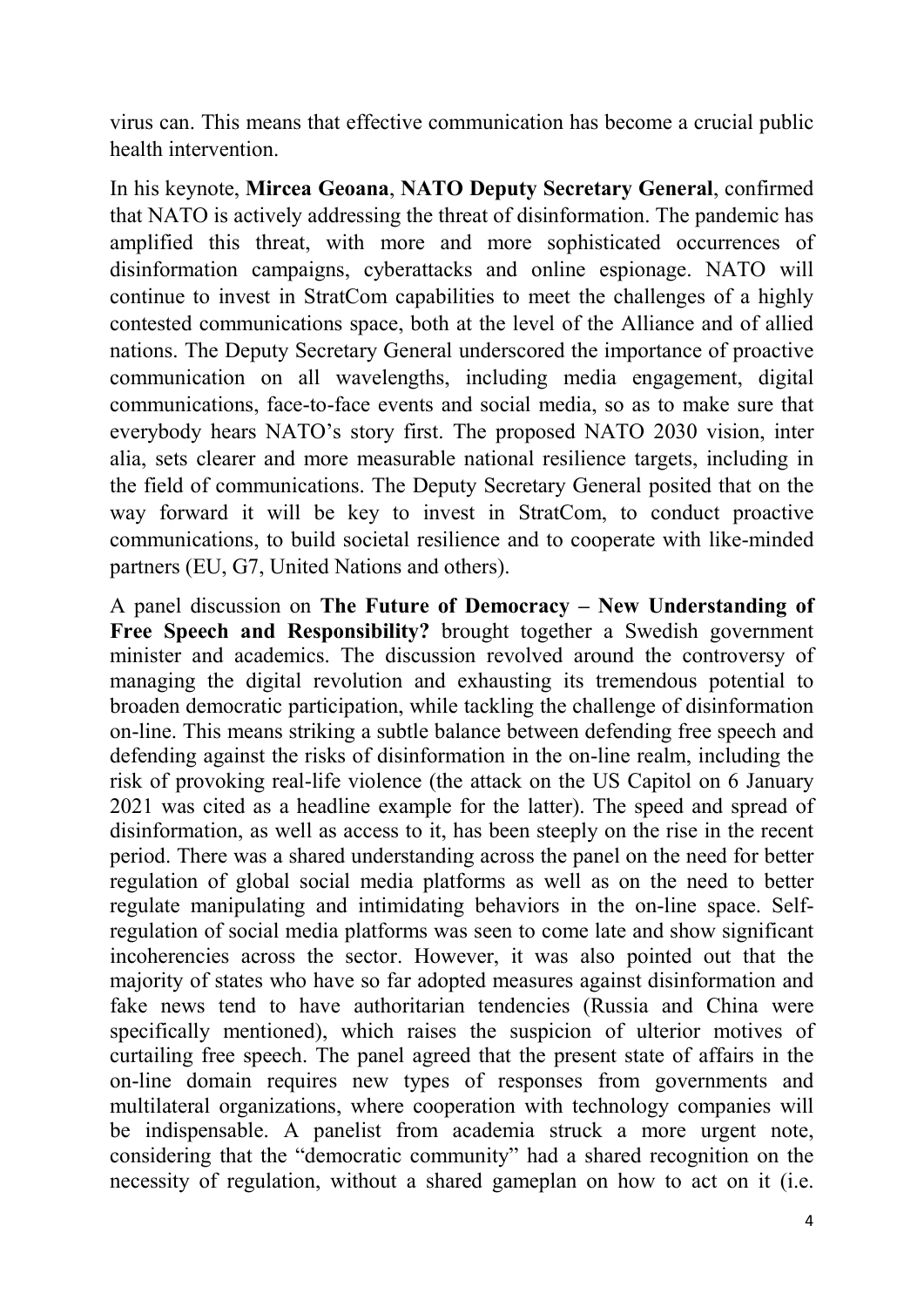putting in place internationally coordinated regulatory policies). The exchange touched upon the issue of "freedom of speech vs. freedom of reach", meaning that the right to freely express oneself does not necessarily imply the right to propagate one's message without any limitation (cf. former US President Trump's ban from Facebook and Twitter). While a panelist from academia appeared more insistent on regulation in this regard, the Swedish government minister emphasized the paramount importance of upholding freedom of speech. Panelists shared the view that media education can play an important role in strengthening people's defenses against manipulation.

In her keynote under the title "The Key to Ending the Infodemic Is Empowering The People", Kaja Kallas the Prime Minister of Estonia illustrated the scale of the infodemic by recalling that between March and October 2020, Facebook alone removed more than 20 million pieces of Covid-19 related misinformation and added warning labels to 167 million Covid-19 related posts. She considered that the functioning of democracies depends on the ability of citizens to make informed decisions, especially in times of crises. She recalled that the pandemic has amplified existing trends in disinformation. These include vaccine skepticism (which is as old as vaccines themselves) as well as the trend of foreign interference combining with domestically produced disinformation, spread for personal, financial or political reasons. The central message of the Prime Minister was that key to ending the infodemic is empowering the people and thereby increasing the resilience of societies and reinforcing trust in democratic institutions. The Estonian approach focused on increasing awareness raising and enhancing media literacy, diversifying the range of information channels available to people and on empowering the voices of authentic experts. On the question of reaching audiences who are isolated in their own "information bubbles", the Prime Minister referred again to improving media literacy so that people become more source critical. In terms of the adequacy of existing international cooperation mechanisms to deal with the infodemic, the Prime Minister expressed satisfaction with cooperation at European level, but felt that global cooperation to tackle the infodemic could be improved.

### Summary of the second day (7 May 2021)

A panel discussion on "Setting Standards and Rules for a Safer Digital Environment" brought together a Member of European Parliament (MEP), the EU Representative of Facebook and regulators from the Australian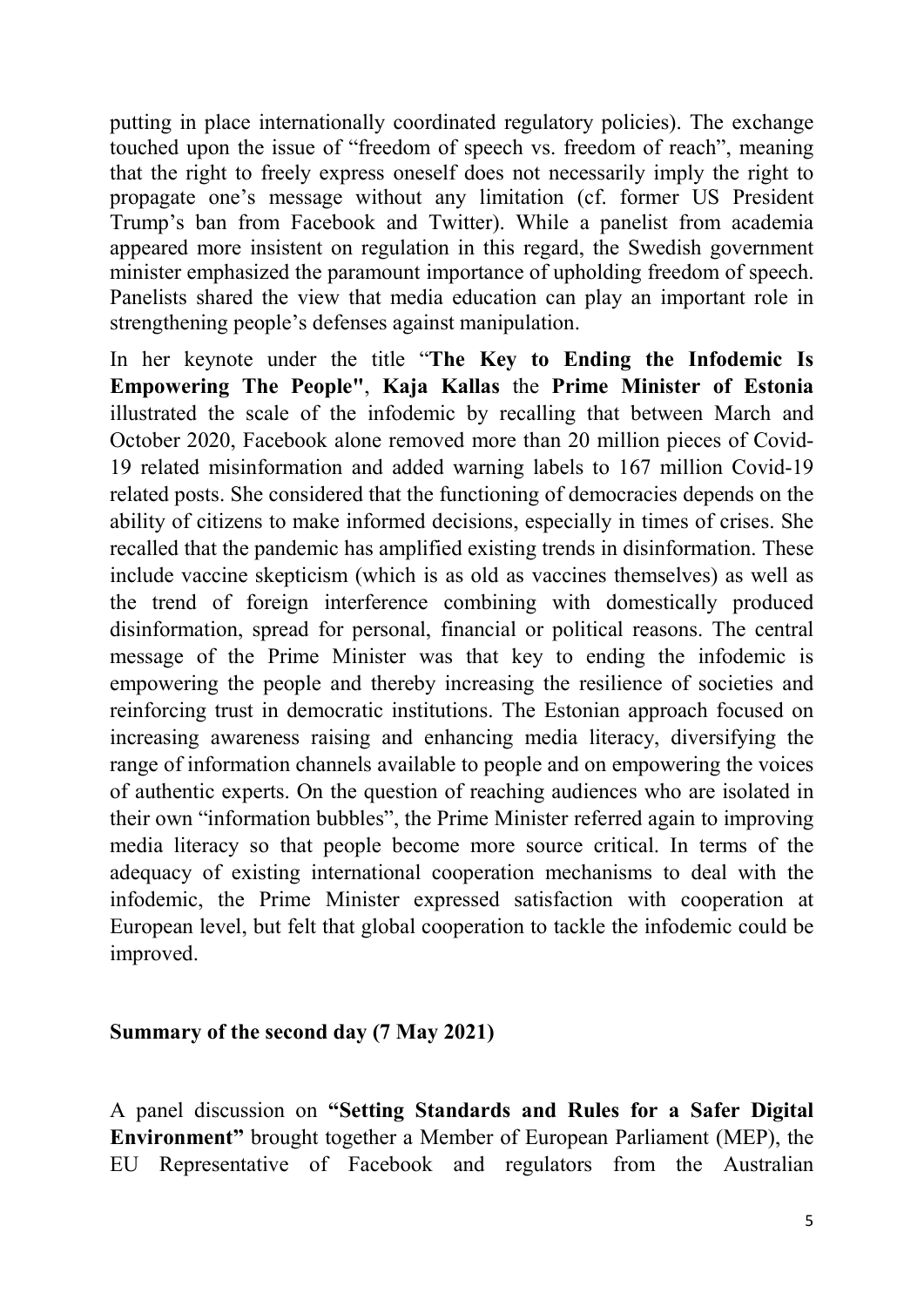Communications and Media Authority. In Australia, the basic approach of the regulator is to encourage self-regulation by the industry, under the guidance and monitoring of the authority. It was recognized that the biggest digital platforms, such as Facebook and Google, played an increasingly important role in determining news and journalistic content in the country. Therefore, the regulator prompted all major digital platforms to develop an industry code of practice, which addresses concerns around disinformation and news quality. Facebook and Google were further invited to develop a code to address the imbalance between their platforms and news publishers. Moreover, an industryinitiated Disinformation and Misinformation Code was released with the largest on-line platforms among its signatories. The importance of international regulatory collaboration was also underlined from the Australian perspective. The MEP elaborated on relevant legislative proposals currently examined by the European Parliament (EP): the Digital Services Act to better counteract illegal content; the Digital Markets Act to govern the most powerful on-line platforms; and a complex regulatory framework for Artificial Intelligence (AI). From an EP point of view, cooperation with the US is deemed crucial to defend against online challenges to the democratic system, notwithstanding differences between European and US approaches on certain issues, e.g. data protection or the issue of an international digital tax. The MEP argued that addressing disinformation through industry self-regulation, i.e. the approach currently proposed by the European Commission, is insufficient. Obligatory European legislation was seen necessary in this regard. The Representative of Facebook agreed that selfregulatory initiatives are not enough, and private companies should not be "left alone" with politically charged decisions, such as the balance between free expression and suppressing harmful content. At the same time, she underscored the democratic dividend of social media in terms of democratic participation and accountability. It was recurrently emphasized that Facebook does not benefit from hate speech in any way, and has a strong interest in stepping up against it. In terms of political advertising, Facebook is looking at the EU for clearer guidance, with the added complication of electoral rules falling under the respective competences of 27 EU Member States. Facebook reported on what they termed as fundamental changes in their practice with a view to breaking up "echo chambers" and "bubbles" which expose users to self-perpetuating narratives. Also, Facebook's algorithms now prioritize posts by friends and families, and users can tailor-make their news feeds.

In his address on "The Future of Technology – the Future of Society", Egils Levits, the President of Latvia, underlined that technology has to be aligned with democratic principles and not vice versa. He noted that the global situation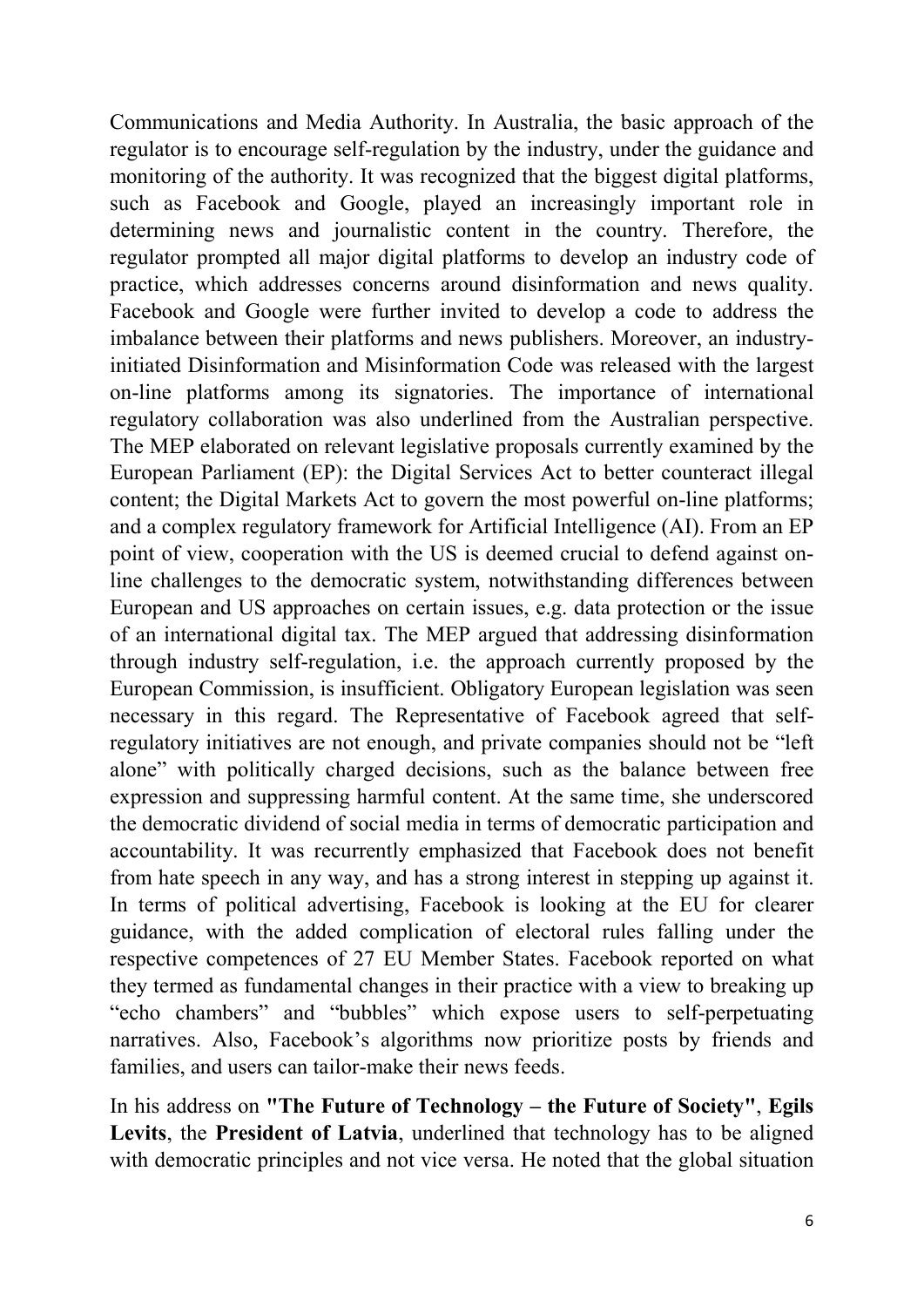of democracy is backsliding, and one reason is the harmful side of technological development. The President stated that the adversaries of the "democratic world" employ technological means, among other things, to weaken democracies. Regarding the European Commission's proposed Digital Services Act, the President shared the view already voiced in the previous session that digital platforms should not be left to self-regulate content, as such competence is for legitimate state authorities. On the question of how much autonomy we should give to AI to control content, the President opined that technology can only help, but not replace human decisions. The President argued that big Internet platforms should be regulated in a particular way, in proportion with their profound reach through society.

In his "Strategy Talk on Re-discovering the Cognitive Battlefield: What next?", General Paolo Ruggiero, NATO Deputy Supreme Allied Commander Transformation, pointed out that in recent years the cognitive dimension has come to the fore of military thinking. The reason is that potential adversaries have increased their capacities to target the cognitive domain. The objective of such operations in the cognitive battlefield is to covertly degrade capacities for knowledge and to exploit the vulnerabilities of the human mind. Response and retaliation entail important dilemmas in the cognitive domain. The General clarified that in contrast with propaganda (which aims to influence "what" people think), cognitive warfare aims to influence "the way" people think, e.g. by undermining trust in the democratic system. Cognitive operations combine real and distorted information, exaggerate facts and fabricate news to amplify pre-existing social and political confrontations and to create divisions and frustrations. Also, there is no clear end point to cognitive warfare. Russia and China have both developed their capacities for cognitive warfare, particularly through disinformation, deception and fear. Russia has prioritized cognitive operations as precursor to the kinetic phase, while China more broadly defines cognitive warfare as "the systematic use of cognitive science and biotechnology to achieve mind superiority". The rise of neuroscience and the rapid expansion of emerging technologies might offer infinite possibilities to exploit human cognition, i.e. to manipulate brains, perceptions and therefore thoughts and behaviors. The cognitive dimension will only become more complex, putting a prime on building resilience and capacities in this area. Against this background, the General underlined the unique contribution of NATO's StratCom capacities, and highlighted that NATO is currently working on an initial concept for the cognitive domain. Responding to questions, the General considered that StratCom forms part of NATO's activities in all domains, and it will only grow in importance.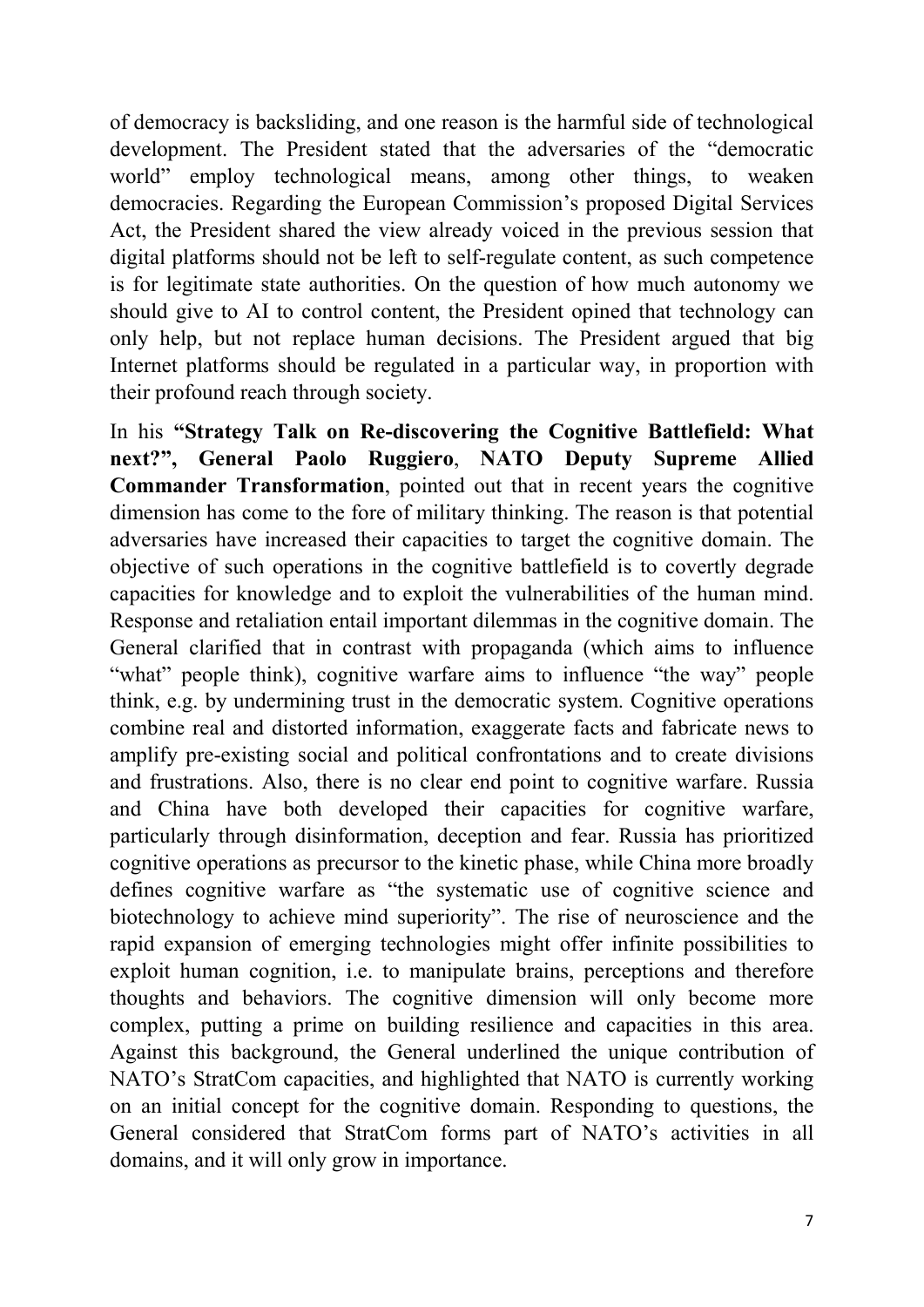The line-up of the panel debate on "Deterrence of the 21st century – New Challenges vs Old Thinking" included the Foreign Minister of Lithuania and academics. The Minister considered that Russia is becoming more aggressive by the day, and expanded on Russian influencing and disinformation campaigns against "the West". The Minister held that countering disinformation and foreign interference in the information space should be built on a comprehensive strategy and policy, encompassing credible deterrence. He argued for a forwardlooking disinformation strategy based on political determination, partnerships with the private sector and civil society as well as enhanced media literacy and strong resilience to withstand attacks. The aim is to change the calculation of disinformation actors, as disinformation so far has been a "low risk – low cost – high reward" activity. Measures to raise costs – such as sanctions, denial of capabilities and the exposure of instigators – could change the calculation. The Minister considered that the Lithuanian practice proves the worth of deterrence through early warning, reinforcing societal resilience, and adaptive legislation. In terms of countering disinformation campaigns, the Lithuanian state response was greatly reinforced by civil society. Panelists from academia pointed out that deterrence in the cyber domain is more complicated than in the kinetic domain. On the one hand, the responses to known Russian cyberattacks (against the US) were not seen to have a deterrent effect. On the other hand, we have not seen any cyberattacks which caused major societal disruption – and this may have been due to effective deterrence, even though difficult to evidence. The question remains how the logic of deterrence applies in the hybrid and cyber domains. In these domains, clarity and attribution tend to be more fluid, whilst clear attribution is a precondition to credible deterrence. Also, the risk of "hacking back the aggressor" does not seem to deter cyberattacks. Another question relates to deterring non-state actors, which is coming back to the center of attention in regard of cyberspace (it used to be a trending issue in relation to terrorists). Reinforcing resilience was identified as probably the best measure to deter against "grey zone" attacks, as it decreases the expected reward in the eyes of the potential aggressor. It was argued that StratCom is at the essence of deterrence as a means to tangibly convey the message of deterrence and shape perceptions accordingly. Addressing the role of StratCom in NATO's deterrence, one academic distinguished between (1) general deterrence, which includes indirect messages (e.g. political unity, capability, willingness to act, exercises, deployments), direct messages (ability to fight and prevail in conflict) and messages to reassure own populations; and (2) deterrence in a crisis mode, which supposes getting across messages in acute situations, in a congested and contested information space. It was felt that StratCom may fail to live up to the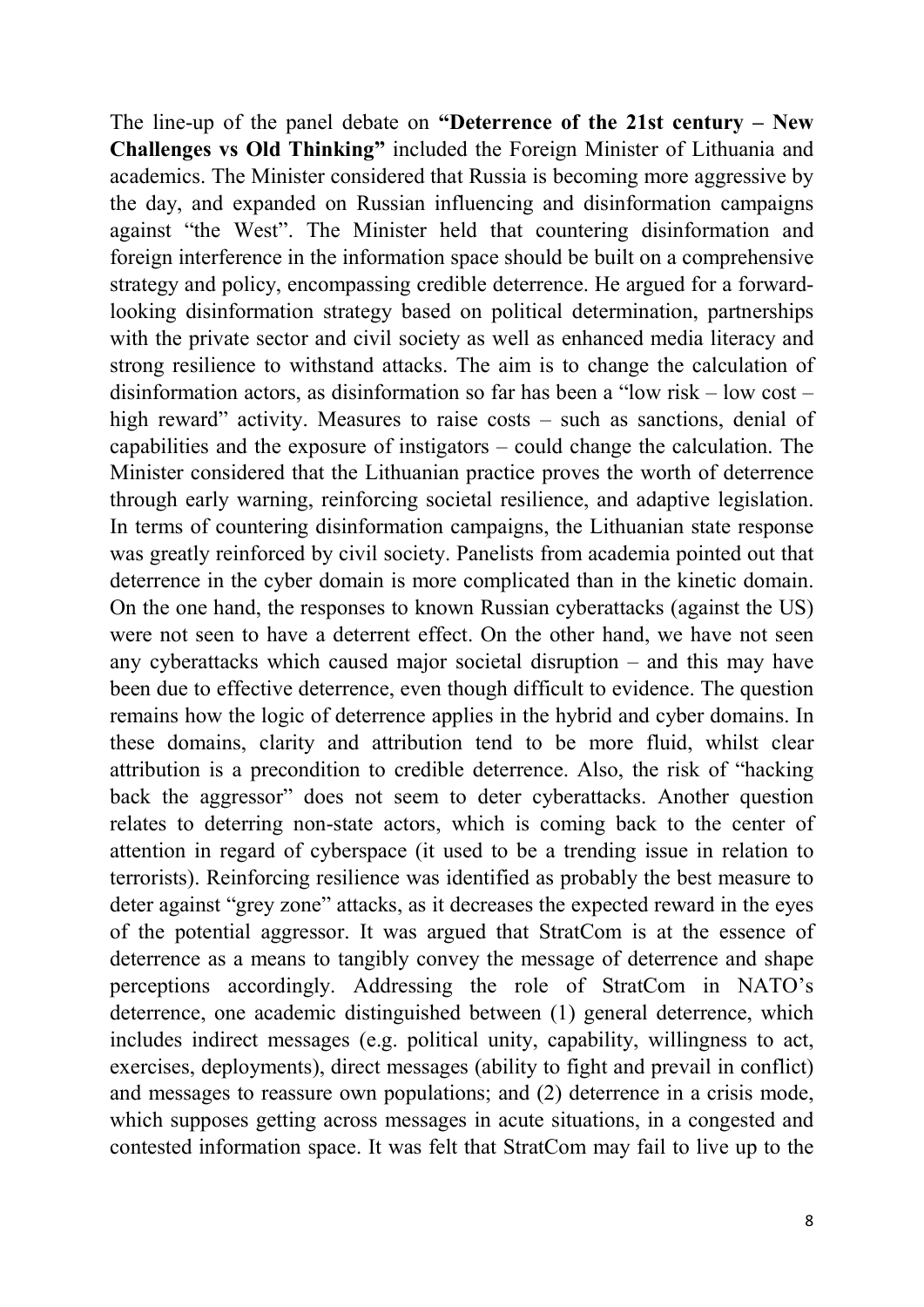requirements of operating in crisis mode, and in those situations more traditional channels of diplomatic and political contacts may become dominant.

A panel discussion on "Living Smart with AI, Big Data & Emerging and Disruptive Technologies" took place with the participation of a Minister of State from France, a US Presidential Advisor as well as experts. The French Minister of State described two disconnects: one between innovation and productivity (productivity grows at a much slower pace than innovation) and another between innovation and progress (people do not see tangible benefits of innovation in their lives). Addressing the problem of regulating the digital space, he warned that regulation in democratic countries inevitably lags behind governance in authoritarian systems. He underscored the centrality of multilateral governance in managing the globalized digital domain. The US Presidential Advisor remarked on the complications of helping citizens understand the impacts of AI, arguing that a framework still needs to be developed for effective communications about AI matters. The oversight of the technology sector emerged as a key issue in the panel discussion. From a communications perspective, it was pointed out that humanity's traditional constraints on disseminating information have largely disappeared: in today's world, one can virtually communicate with anyone and anywhere without limitations. There are serious questions about the "if" and "how" of constraining such boundless communication. There was a shared view across the panel that technology and innovation have progressed far ahead of the regulatory framework. Experts on the panel saw serious trust issues involved in AI: delegating formerly human-controlled work to AI means surrendering responsibility and diluting accountability. It was expected that the regulatory gap between the European Union and the US in terms of regulating the technology sector will narrow in the future, meaning more stringent regulation on the US side. Regarding self-regulation by the technology sector, an observation was expressed about the unelected and unaccountable nature of technology companies' decision makers, in contrast with public decisionmaking.

In his concluding remarks, Jānis Sārts the Director of the NATO StratCom COE stressed the risks of applying old thinking to new challenges and the resultant need to adapt to new realities. He underscored that the present operating environment as well as the course of its evolution remain uncertain, and actors have to operate within uncertainties. He concluded that NATO is embracing this new reality, and working to adapt to it. The Director recalled that militaries alone cannot meet the challenges of the day, and the whole of society needs to become resilient to these challenges, not least through day-to-day